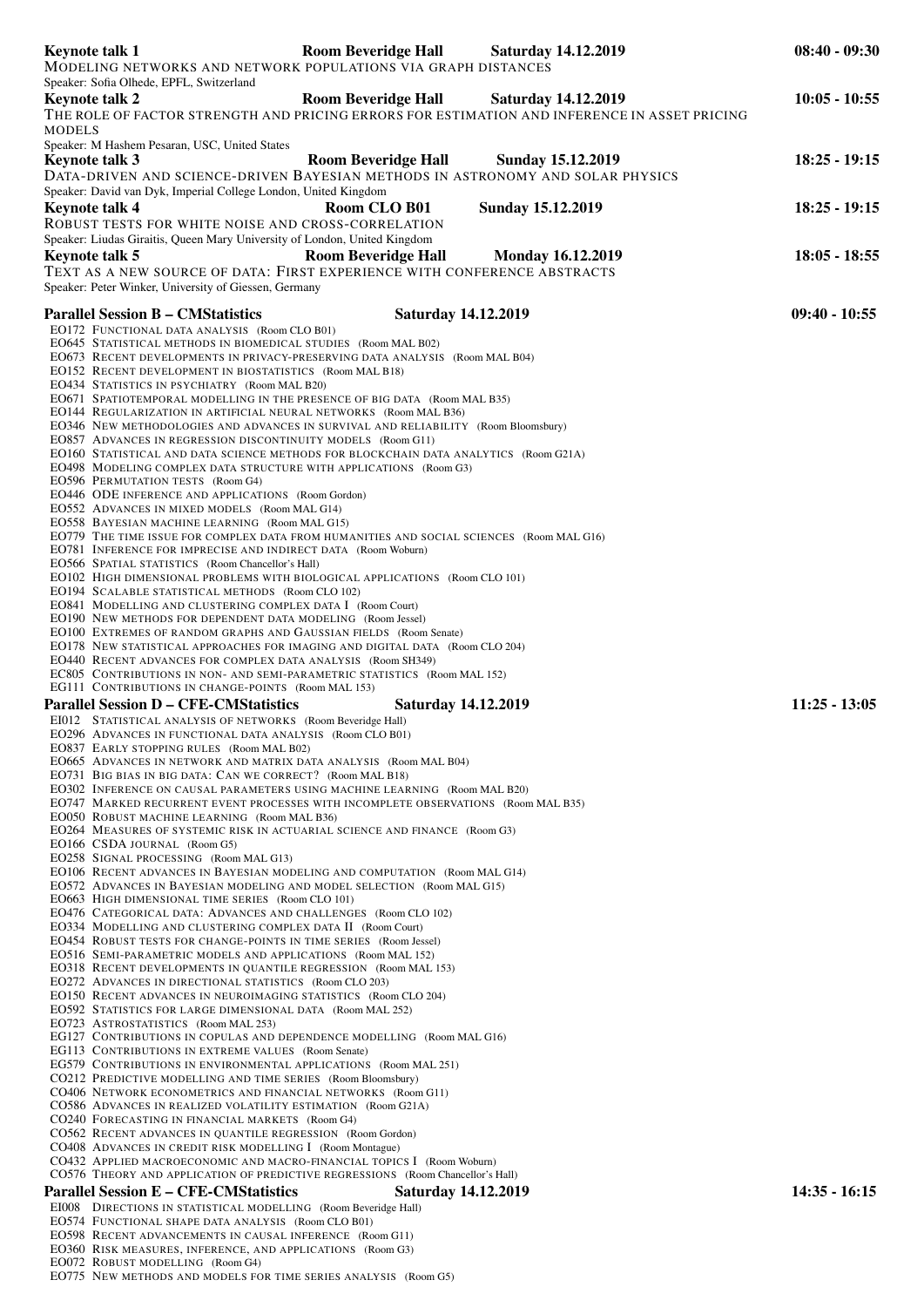| EO426 STATISTICAL METHODS FOR TIME-VARYING MULTIVARIATE DATA (Room Gordon)<br>EO276 ADVANCES IN BAYESIAN METHODS (Room MAL G13)<br>EO833 ADVANCES IN DISTRIBUTIONAL REGRESSION MODELS (Room MAL G14)<br>EO060 TRACK: BAYESIAN SEMI- AND NON-PARAMETRIC METHODS I (Room MAL G15)<br>EO438 EAS SESSION: EMERGING APPLICATIONS WITH COPULAS (Room MAL G16)<br>EO436 FUNTIONAL DATA ANALYSIS AND DEPENDENT SEQUENCES (Room CLO 101)<br>EO536 ADVANCES IN COMPLEX DATA MODELING (Room CLO 102)<br>EO304 OUTLIERS AND STRUCTURAL BREAKS (Room Jessel)<br>EO248 RECENT DEVELOPMENTS IN STATISTICAL MULTISCALE METHODS (Room MAL 152)<br>EO058 RECENT ADVANCES IN QUANTILE REGRESSION (Room MAL 153)<br>EO550 SPATIAL INFERENCE (Room MAL 254)<br><b>EO112 BAYESIAN INFERENCE FOR EXTREME VALUES</b> (Room Senate)<br>EO588 TWO PHASE DESIGNS FOR CORRELATED DATA (Room CLO 203)<br>EO368 ADVANCE IN STATISTICAL METHODS FOR LARGE AND COMPLEX DATA (Room CLO 204)<br>EO132 ADVANCED STATISTICAL MODELLING AND APPLICATIONS (Room MAL 253)<br>EG770 CONTRIBUTIONS IN LONGITUDINAL DATA ANALYSIS (Room MAL 251)<br>CO628 PREDICTABILITY OF ASSET RETURNS (Room MAL B02)<br>CO452 ADVANCES IN CREDIT RISK MODELLING II (Room MAL B04)<br>CO735 IDENTIFICATION IN SVARS (Room MAL B18)<br>CO713 PANEL DATA METHODS FOR INTEGRATED SERIES (Room MAL B35)<br>CO707 SENTOMETRICS (Room MAL B36)<br>CO422 MODELLING, FORECASTING AND ACCURACY (Room Montague)<br>CO218 APPLIED MACROECONOMIC AND MACRO-FINANCIAL TOPICS II (Room Woburn)<br>CO416 BAYESIAN ECONOMETRICS (Room Chancellor's Hall)<br>CO458 MIXTURE MODELS IN ECONOMETRICS (Room Court) |                 |  |  |  |
|----------------------------------------------------------------------------------------------------------------------------------------------------------------------------------------------------------------------------------------------------------------------------------------------------------------------------------------------------------------------------------------------------------------------------------------------------------------------------------------------------------------------------------------------------------------------------------------------------------------------------------------------------------------------------------------------------------------------------------------------------------------------------------------------------------------------------------------------------------------------------------------------------------------------------------------------------------------------------------------------------------------------------------------------------------------------------------------------------------------------------------------------------------------------------------------------------------------------------------------------------------------------------------------------------------------------------------------------------------------------------------------------------------------------------------------------------------------------------------------------------------------------------------------------------------------------------------------------------------------------------------------|-----------------|--|--|--|
| CO424 ECONOMETRIC METHODS FOR SPORT DATA MODELLING AND FORECASTING (Room SH349)                                                                                                                                                                                                                                                                                                                                                                                                                                                                                                                                                                                                                                                                                                                                                                                                                                                                                                                                                                                                                                                                                                                                                                                                                                                                                                                                                                                                                                                                                                                                                        |                 |  |  |  |
| <b>Parallel Session F – CFE-CMStatistics</b><br><b>Saturday 14.12.2019</b>                                                                                                                                                                                                                                                                                                                                                                                                                                                                                                                                                                                                                                                                                                                                                                                                                                                                                                                                                                                                                                                                                                                                                                                                                                                                                                                                                                                                                                                                                                                                                             | $16:45 - 18:50$ |  |  |  |
| EO080 STATISTICS FOR HILBERT SPACES (Room CLO B01)<br>EO460 NOVEL APPROACHES FOR HIGH-DIMENSIONAL MEDICAL DATA (Room MAL B02)                                                                                                                                                                                                                                                                                                                                                                                                                                                                                                                                                                                                                                                                                                                                                                                                                                                                                                                                                                                                                                                                                                                                                                                                                                                                                                                                                                                                                                                                                                          |                 |  |  |  |
| EO104 RECENT DEVELOPMENTS IN MULTIVARIATE DATA ANALYSIS (Room MAL B04)                                                                                                                                                                                                                                                                                                                                                                                                                                                                                                                                                                                                                                                                                                                                                                                                                                                                                                                                                                                                                                                                                                                                                                                                                                                                                                                                                                                                                                                                                                                                                                 |                 |  |  |  |
| EO643 THE STATE-OF-THE-ART DEVELOPMENTS FOR NON-IGNORABLE MISSING DATA (Room MAL B18)<br>EO162 RECENT ADVANCES IN NETWORK DATA ANALYSIS (Room MAL B20)                                                                                                                                                                                                                                                                                                                                                                                                                                                                                                                                                                                                                                                                                                                                                                                                                                                                                                                                                                                                                                                                                                                                                                                                                                                                                                                                                                                                                                                                                 |                 |  |  |  |
| EO146 MULTIVARIATE SURVIVAL MODELS (Room MAL B35)                                                                                                                                                                                                                                                                                                                                                                                                                                                                                                                                                                                                                                                                                                                                                                                                                                                                                                                                                                                                                                                                                                                                                                                                                                                                                                                                                                                                                                                                                                                                                                                      |                 |  |  |  |
| EO158 RECENT DEVELOPMENTS ON COMPLEX DATA ANALYSIS (Room MAL B36)                                                                                                                                                                                                                                                                                                                                                                                                                                                                                                                                                                                                                                                                                                                                                                                                                                                                                                                                                                                                                                                                                                                                                                                                                                                                                                                                                                                                                                                                                                                                                                      |                 |  |  |  |
| EO070 EMPIRICAL PROCESSES AND NONPARAMETRIC METHODS (Room MAL G13)<br>EO681 RISK, VARIABILITY AND HEAVY TAILS (Room MAL G14)                                                                                                                                                                                                                                                                                                                                                                                                                                                                                                                                                                                                                                                                                                                                                                                                                                                                                                                                                                                                                                                                                                                                                                                                                                                                                                                                                                                                                                                                                                           |                 |  |  |  |
| EO328 BAYESIAN METHODS IN MEDICAL STATISTICS (Room MAL G15)                                                                                                                                                                                                                                                                                                                                                                                                                                                                                                                                                                                                                                                                                                                                                                                                                                                                                                                                                                                                                                                                                                                                                                                                                                                                                                                                                                                                                                                                                                                                                                            |                 |  |  |  |
| EO126 COPULAS AND DEPENDENCE MODELLING (Room MAL G16)<br>EO769 LONGITUDINAL DATA ANALYSIS (Room CLO 101)                                                                                                                                                                                                                                                                                                                                                                                                                                                                                                                                                                                                                                                                                                                                                                                                                                                                                                                                                                                                                                                                                                                                                                                                                                                                                                                                                                                                                                                                                                                               |                 |  |  |  |
| EO853 DATA SCIENCE: REGULARIZATION AND VARIABLE SELECTION (Room CLO 102)                                                                                                                                                                                                                                                                                                                                                                                                                                                                                                                                                                                                                                                                                                                                                                                                                                                                                                                                                                                                                                                                                                                                                                                                                                                                                                                                                                                                                                                                                                                                                               |                 |  |  |  |
| EO170 CLUSTERING AND CLASSIFICATION (Room Court)                                                                                                                                                                                                                                                                                                                                                                                                                                                                                                                                                                                                                                                                                                                                                                                                                                                                                                                                                                                                                                                                                                                                                                                                                                                                                                                                                                                                                                                                                                                                                                                       |                 |  |  |  |
| EO260 RECENT ADVANCES IN TIME SERIES ANALYSIS (Room Jessel)<br>EO332 BANDWIDTH SELECTION FOR KERNEL ESTIMATION (Room MAL 152)                                                                                                                                                                                                                                                                                                                                                                                                                                                                                                                                                                                                                                                                                                                                                                                                                                                                                                                                                                                                                                                                                                                                                                                                                                                                                                                                                                                                                                                                                                          |                 |  |  |  |
| EO350 STATISTICAL ADVANCES IN EXTREMES AND RISK MANAGEMENT (Room Senate)                                                                                                                                                                                                                                                                                                                                                                                                                                                                                                                                                                                                                                                                                                                                                                                                                                                                                                                                                                                                                                                                                                                                                                                                                                                                                                                                                                                                                                                                                                                                                               |                 |  |  |  |
| EO793 HUMAN MICROBIOME RESEARCH: NEW DESIGNS AND STATISTICAL METHODS (Room CLO 203)<br>EO354 RECENT DEVELOPMENT IN SCIENTIFIC AND CLINICAL STUDIES OF THE BRAIN (Room CLO 204)                                                                                                                                                                                                                                                                                                                                                                                                                                                                                                                                                                                                                                                                                                                                                                                                                                                                                                                                                                                                                                                                                                                                                                                                                                                                                                                                                                                                                                                         |                 |  |  |  |
| EO835 RESTRICTED PARAMETERS INFERENCE AND SHRINKAGE ESTIMATORS (Room MAL 252)                                                                                                                                                                                                                                                                                                                                                                                                                                                                                                                                                                                                                                                                                                                                                                                                                                                                                                                                                                                                                                                                                                                                                                                                                                                                                                                                                                                                                                                                                                                                                          |                 |  |  |  |
| EO428 OCEANS OF DATA: HIGH-DIMENSIONAL STATISTICS FOR MARINE DATA ANALYSIS (Room MAL 253)                                                                                                                                                                                                                                                                                                                                                                                                                                                                                                                                                                                                                                                                                                                                                                                                                                                                                                                                                                                                                                                                                                                                                                                                                                                                                                                                                                                                                                                                                                                                              |                 |  |  |  |
| EO464 STATISTICS IN SPORT (Room SH349)<br>EC800 CONTRIBUTIONS IN COMPUTATIONAL STATISTICS (Room MAL 153)                                                                                                                                                                                                                                                                                                                                                                                                                                                                                                                                                                                                                                                                                                                                                                                                                                                                                                                                                                                                                                                                                                                                                                                                                                                                                                                                                                                                                                                                                                                               |                 |  |  |  |
| EG179 CONTRIBUTIONS IN STATISTICAL MODELLING I (Room MAL 254)                                                                                                                                                                                                                                                                                                                                                                                                                                                                                                                                                                                                                                                                                                                                                                                                                                                                                                                                                                                                                                                                                                                                                                                                                                                                                                                                                                                                                                                                                                                                                                          |                 |  |  |  |
| EG083 CONTRIBUTIONS IN BIG AND HIGH-DIMENSIONAL DATA ANALYSIS (Room MAL 251)                                                                                                                                                                                                                                                                                                                                                                                                                                                                                                                                                                                                                                                                                                                                                                                                                                                                                                                                                                                                                                                                                                                                                                                                                                                                                                                                                                                                                                                                                                                                                           |                 |  |  |  |
| CI022 ADVANCES IN FINANCIAL ECONOMETRICS (Room Beveridge Hall)<br>CO204 RECENT TRENDS IN COMMODITY MARKETS (Room Bloomsbury)                                                                                                                                                                                                                                                                                                                                                                                                                                                                                                                                                                                                                                                                                                                                                                                                                                                                                                                                                                                                                                                                                                                                                                                                                                                                                                                                                                                                                                                                                                           |                 |  |  |  |
| CO420 EMPIRICAL APPLICATIONS IN ECONOMICS AND FINANCE (Room G11)                                                                                                                                                                                                                                                                                                                                                                                                                                                                                                                                                                                                                                                                                                                                                                                                                                                                                                                                                                                                                                                                                                                                                                                                                                                                                                                                                                                                                                                                                                                                                                       |                 |  |  |  |
| CO382 ASSET PRICING AND RISK EXPOSURES IN CRYPTOCURRENCY MARKETS (Room G21A)                                                                                                                                                                                                                                                                                                                                                                                                                                                                                                                                                                                                                                                                                                                                                                                                                                                                                                                                                                                                                                                                                                                                                                                                                                                                                                                                                                                                                                                                                                                                                           |                 |  |  |  |
| CO196 ECONOMETRICS METHODS AND MODELS FOR HIGH DIMENSIONAL DATA ANALYSIS (Room G5)<br>CO442 ROBUSTNESS TO SHOCKS AND DEPENDENCE IN NETWORKS AND FINANCIAL DATA (Room Gordon)                                                                                                                                                                                                                                                                                                                                                                                                                                                                                                                                                                                                                                                                                                                                                                                                                                                                                                                                                                                                                                                                                                                                                                                                                                                                                                                                                                                                                                                           |                 |  |  |  |
| CO198 TERM STRUCTURE OF INTEREST RATES (Room Montague)                                                                                                                                                                                                                                                                                                                                                                                                                                                                                                                                                                                                                                                                                                                                                                                                                                                                                                                                                                                                                                                                                                                                                                                                                                                                                                                                                                                                                                                                                                                                                                                 |                 |  |  |  |
| CO394 MACROECONOMIC POLICIES AND MACROECONOMETRICS (Room Woburn)<br>CO675 DYNAMIC FACTOR MODELS AND LARGE-SCALE APPLICATIONS (Room Chancellor's Hall)                                                                                                                                                                                                                                                                                                                                                                                                                                                                                                                                                                                                                                                                                                                                                                                                                                                                                                                                                                                                                                                                                                                                                                                                                                                                                                                                                                                                                                                                                  |                 |  |  |  |
| CC819 CONTRIBUTIONS IN FORECASTING (Room G3)                                                                                                                                                                                                                                                                                                                                                                                                                                                                                                                                                                                                                                                                                                                                                                                                                                                                                                                                                                                                                                                                                                                                                                                                                                                                                                                                                                                                                                                                                                                                                                                           |                 |  |  |  |
| <b>Parallel Session G – CFE-CMStatistics</b><br><b>Sunday 15.12.2019</b>                                                                                                                                                                                                                                                                                                                                                                                                                                                                                                                                                                                                                                                                                                                                                                                                                                                                                                                                                                                                                                                                                                                                                                                                                                                                                                                                                                                                                                                                                                                                                               | $08:40 - 10:20$ |  |  |  |
| EO546 ANALYSIS OF FUNCTIONAL AND OTHER OBJECT DATA (Room CLO B01)                                                                                                                                                                                                                                                                                                                                                                                                                                                                                                                                                                                                                                                                                                                                                                                                                                                                                                                                                                                                                                                                                                                                                                                                                                                                                                                                                                                                                                                                                                                                                                      |                 |  |  |  |
| EO538 METHODOLOGICAL DEVELOPMENTS IN MEDICAL STATISTICS AND ITS APPLICATIONS (Room MAL B02)<br>EO448 RECENT ADVANCES IN BLIND SOURCE SEPARATION (Room MAL B04)                                                                                                                                                                                                                                                                                                                                                                                                                                                                                                                                                                                                                                                                                                                                                                                                                                                                                                                                                                                                                                                                                                                                                                                                                                                                                                                                                                                                                                                                         |                 |  |  |  |
| EO590 STATISTICAL METHODS FOR MISSING DATA IN EHR-BASED RESEARCH (Room MAL B18)                                                                                                                                                                                                                                                                                                                                                                                                                                                                                                                                                                                                                                                                                                                                                                                                                                                                                                                                                                                                                                                                                                                                                                                                                                                                                                                                                                                                                                                                                                                                                        |                 |  |  |  |
| EO761 CAUSAL INFERENCE IN FACTORIAL EXPERIMENTS (Room MAL B20)<br>EO540 INFERENCE METHODS IN SURVIVAL ANALYSIS (Room MAL B35)                                                                                                                                                                                                                                                                                                                                                                                                                                                                                                                                                                                                                                                                                                                                                                                                                                                                                                                                                                                                                                                                                                                                                                                                                                                                                                                                                                                                                                                                                                          |                 |  |  |  |
| <b>EO066 RANDOM FORESTS AND APPLICATIONS (Room MAL B36)</b>                                                                                                                                                                                                                                                                                                                                                                                                                                                                                                                                                                                                                                                                                                                                                                                                                                                                                                                                                                                                                                                                                                                                                                                                                                                                                                                                                                                                                                                                                                                                                                            |                 |  |  |  |
| EO564 LOCAL EMPIRICAL MEASURES AND NONPARAMETRIC STATISTICS (Room MAL G13)                                                                                                                                                                                                                                                                                                                                                                                                                                                                                                                                                                                                                                                                                                                                                                                                                                                                                                                                                                                                                                                                                                                                                                                                                                                                                                                                                                                                                                                                                                                                                             |                 |  |  |  |
| EO188 PRESENT-DAY DATA ANALYSIS CHALLENGES MEET BAYES (Room MAL G14)<br>EO634 RECENT DEVELOPMENTS IN BAYESIAN COMPUTATION (Room MAL G15)                                                                                                                                                                                                                                                                                                                                                                                                                                                                                                                                                                                                                                                                                                                                                                                                                                                                                                                                                                                                                                                                                                                                                                                                                                                                                                                                                                                                                                                                                               |                 |  |  |  |
| EO286 DEPENDENCE MEASURES (Room MAL G16)                                                                                                                                                                                                                                                                                                                                                                                                                                                                                                                                                                                                                                                                                                                                                                                                                                                                                                                                                                                                                                                                                                                                                                                                                                                                                                                                                                                                                                                                                                                                                                                               |                 |  |  |  |
| EO148 LEARNING FOR HIGH-DIMENSIONAL DATA WITH COMPLEX DEPENDENCE (Room CLO 101)<br>EO340 NOVEL TIME SERIES MODELS AND APPLICATIONS (Room CLO 102)                                                                                                                                                                                                                                                                                                                                                                                                                                                                                                                                                                                                                                                                                                                                                                                                                                                                                                                                                                                                                                                                                                                                                                                                                                                                                                                                                                                                                                                                                      |                 |  |  |  |
| EO180 SEMIPARAMETRIC AND MIXTURE MODELS AND THEIR USE FOR FRACTIONAL IMPUTATION (Room Court)                                                                                                                                                                                                                                                                                                                                                                                                                                                                                                                                                                                                                                                                                                                                                                                                                                                                                                                                                                                                                                                                                                                                                                                                                                                                                                                                                                                                                                                                                                                                           |                 |  |  |  |
| EO358 INSTABILITIES IN MULTIVARIATE DATA (Room Jessel)                                                                                                                                                                                                                                                                                                                                                                                                                                                                                                                                                                                                                                                                                                                                                                                                                                                                                                                                                                                                                                                                                                                                                                                                                                                                                                                                                                                                                                                                                                                                                                                 |                 |  |  |  |
| EO344 ALGEBRAIC STATISTICS (Room MAL 152)<br>EO078 TOPICS IN SPATIAL AND SPACE-TIME STATISTICS (Room MAL 254)                                                                                                                                                                                                                                                                                                                                                                                                                                                                                                                                                                                                                                                                                                                                                                                                                                                                                                                                                                                                                                                                                                                                                                                                                                                                                                                                                                                                                                                                                                                          |                 |  |  |  |
| EO130 STATISTICS OF SPATIOTEMPORAL EXTREMES (Room Senate)                                                                                                                                                                                                                                                                                                                                                                                                                                                                                                                                                                                                                                                                                                                                                                                                                                                                                                                                                                                                                                                                                                                                                                                                                                                                                                                                                                                                                                                                                                                                                                              |                 |  |  |  |
| EO098 MODERN METHODS IN THE ANALYSIS OF DIRECTIONAL DATA (Room CLO 203)<br>EO500 BAYESIAN APPROACHES TO THE ANALYSIS OF NEUROIMAGING (Room CLO 204)                                                                                                                                                                                                                                                                                                                                                                                                                                                                                                                                                                                                                                                                                                                                                                                                                                                                                                                                                                                                                                                                                                                                                                                                                                                                                                                                                                                                                                                                                    |                 |  |  |  |
| EO534 STATISTICS OF RANDOM PROCESSES FOR ANALYSING HIGH FREQUENCY DATA (Room MAL 251)                                                                                                                                                                                                                                                                                                                                                                                                                                                                                                                                                                                                                                                                                                                                                                                                                                                                                                                                                                                                                                                                                                                                                                                                                                                                                                                                                                                                                                                                                                                                                  |                 |  |  |  |
| EO494 ADVANCES IN CLASSIFICATION AND HIGH DIMENSIONAL STATISTICS (Room MAL 252)                                                                                                                                                                                                                                                                                                                                                                                                                                                                                                                                                                                                                                                                                                                                                                                                                                                                                                                                                                                                                                                                                                                                                                                                                                                                                                                                                                                                                                                                                                                                                        |                 |  |  |  |
| EO336 NEW METHODS FOR MODELLING ORDINAL AND MIXED-TYPE DATA (Room MAL 253)<br>EO568 MODERN APPROACHES TO THE SPECTRAL ANALYSIS OF TIME SERIES (Room SH349)                                                                                                                                                                                                                                                                                                                                                                                                                                                                                                                                                                                                                                                                                                                                                                                                                                                                                                                                                                                                                                                                                                                                                                                                                                                                                                                                                                                                                                                                             |                 |  |  |  |
| EC809 CONTRIBUTIONS IN ROBUST STATISTICS (Room MAL 354)                                                                                                                                                                                                                                                                                                                                                                                                                                                                                                                                                                                                                                                                                                                                                                                                                                                                                                                                                                                                                                                                                                                                                                                                                                                                                                                                                                                                                                                                                                                                                                                |                 |  |  |  |
| EC813 CONTRIBUTIONS IN SURVIVAL ANALYSIS (Room MAL 355)                                                                                                                                                                                                                                                                                                                                                                                                                                                                                                                                                                                                                                                                                                                                                                                                                                                                                                                                                                                                                                                                                                                                                                                                                                                                                                                                                                                                                                                                                                                                                                                |                 |  |  |  |
| EG171 CONTRIBUTIONS IN CLUSTERING (Room MAL 153)                                                                                                                                                                                                                                                                                                                                                                                                                                                                                                                                                                                                                                                                                                                                                                                                                                                                                                                                                                                                                                                                                                                                                                                                                                                                                                                                                                                                                                                                                                                                                                                       |                 |  |  |  |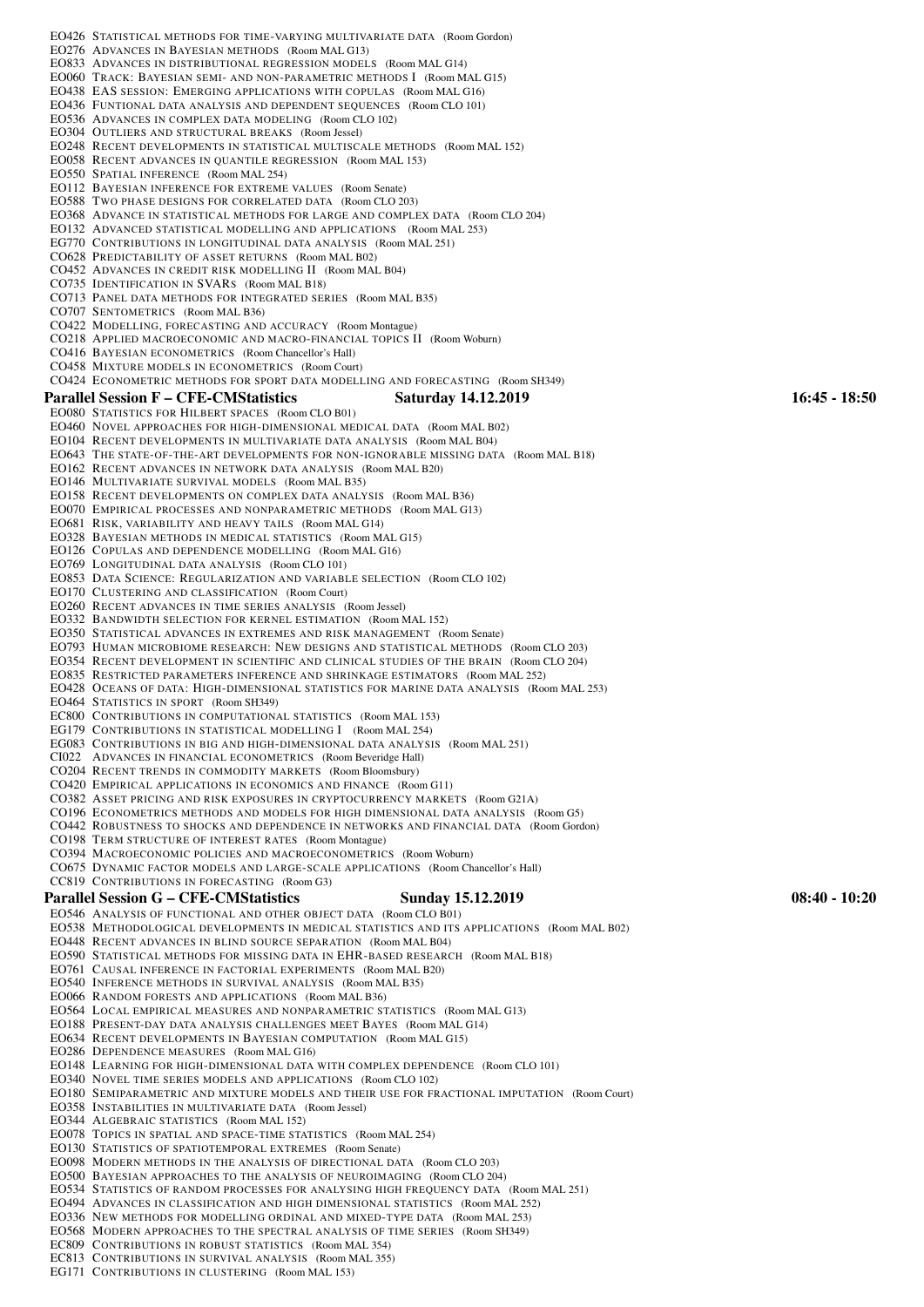CI024 ECONOMETRICS OF VOLATILITY (Room Beveridge Hall) CO741 INFLATION EXPECTATIONS AND INFLATION DYNAMICS (Room Bloomsbury) CO528 RECENT ADVANCES IN BAYESIAN MULTIVARIATE MODELLING AND ESTIMATION (Room G11) CO414 MODELING REGIME CHANGE I (Room G4) CO847 BUSINESS CYCLE ANALYSIS (Room G5) CO200 TIME SERIES ECONOMETRICS (Room Gordon) CO220 TOPICS IN FINANCIAL ECONOMETRICS I (Room Montague) CO224 TOPICS IN DYNAMIC MACROECONOMICS AND MACROECONOMETRICS (Room Woburn) CO202 HIGH-FREQUENCY ECONOMETRICS (Room Chancellor's Hall) CC816 CONTRIBUTIONS IN FINANCIAL TIME SERIES (Room MAL 351) CC820 CONTRIBUTIONS IN VALUE-AT-RISK (Room MAL 352) CC824 CONTRIBUTIONS IN COMPUTATIONAL ECONOMETRICS (Room MAL 353) Parallel Session H – CFE-CMStatistics Sunday 15.12.2019 10:50 - 12:55 EO300 APPLIED FUNCTIONAL DATA ANALYSIS (Room CLO B01) EO316 DURATION TIME REGRESSION BEYOND THE COX MODEL (Room Bloomsbury) EO492 METHODOLOGICAL AND COMPUTATIONAL ASPECTS OF GRAPHICAL AND NETWORK MODELS (Room G11) EO084 STATISTICAL METHODS FOR RISK MANAGEMENT IN FINANCE AND INSURANCE (Room G3) EO508 RETROSPECTIVE SYNTHETIC CLINICAL TRIALS TO FIND NEW LIVES FOR OLD DRUGS (Room G5) EO462 THE STEIN METHOD AND STATISTICS (Room MAL G13) EO290 COMPUTATIONAL STATISTICS IN DISTRIBUTION THEORY (Room MAL G14) EO655 RECENT DEVELOPMENTS IN BAYESIAN CAUSAL INFERENCE (Room MAL G15) EO076 DEPENDENCE MODELS AND COPULAS (Room MAL G16) EO612 ADVANCES IN HIGH-DIMENSIONAL STATISTICS (Room CLO 101) EO090 SHRINKAGE METHODS FOR LARGE TIME SERIES MODELS (Room CLO 102) EO298 ISSUES IN CONTEMPORARY CLUSTERING (Room Court) EO468 STRUCTURAL CHANGES IN MULTIVARIATE AND HIGH-DIMENSIONAL DATA (Room Jessel) EO372 ESTIMATION AND HYPOTHESIS TESTING FOR DEPENDENT STOCHASTIC PROCESSES (Room MAL 152) EO474 COMPUTATION AND LIKELIHOOD IN BIOSTATISTICAL AND ENVIRONMENTAL MODELS (Room MAL 153) EO667 COMMUNICATING STATISTICS AND DATA SCIENCE TO THE MASSES (Room Senate) EO322 RECENT DEVELOPMENT IN EXPERIMENTAL DESIGNS AND INDUSTRIAL STATISTICS (Room CLO 203) EO114 NOVEL STATISTICAL METHODS AND APPLICATIONS FOR MEDICAL DATA (Room CLO 204) EO556 UNCERTAINTY IN WEATHER, CLIMATE, AND HYDROLOGICAL FORECASTS (Room MAL 253) EC812 CONTRIBUTIONS IN SPATIAL STATISTICS (Room MAL 254) EC799 CONTRIBUTIONS IN STATISTICAL MODELLING II (Room MAL 354) EC807 CONTRIBUTIONS IN MULTIVARIATE STATISTICS (Room MAL 355) EG267 CONTRIBUTIONS ON STATISTICS FOR INSURANCE AND ACTUARIAL SCIENCES (Room MAL 251) CI845 ADVANCES IN FORECASTING (Room Beveridge Hall) CO606 ECONOMETRIC STUDIES OF COMMODITY PRICES AND FUTURES (Room MAL B02) CO412 MODELS OF DEPENDENCE, HEAVY TAILS AND FINANCIAL NETWORKS (Room MAL B04) CO478 COMMODITIES FINANCE (Room MAL B18) CO206 LARGE PANEL MODELS: ESTIMATION AND INFERENCE (Room MAL B20) CO378 NON-STANDARD ANALYSIS OF NON-LINEAR TIME SERIES (Room MAL B35) CO685 STATISTICAL LEARNING IN MACROECONOMICS AND FINANCE (Room MAL B36) CO236 NEW EMPIRICAL APPROACHES TO LONG RUN GROWTH (Room G4) CO472 ECOSTA JOURNAL PART A: ECONOMETRICS (Room Gordon) CO785 UNDERSTANDING THE CROSS SECTION OF STOCK RETURNS (Room Montague) CO470 APPLIED INTERNATIONAL MACROECONOMICS (Room Woburn) CO244 ENVIRONMENTAL ECONOMETRICS (Room Chancellor's Hall) CC815 CONTRIBUTIONS IN TIME SERIES ECONOMETRICS (Room MAL 352) CG389 CONTRIBUTIONS IN MONETARY POLICY (Room MAL 351) CG865 CONTRIBUTIONS IN CREDIT RISK (Room MAL 353) Parallel Session I – CFE-CMStatistics Sunday 15.12.2019 14:25 - 16:05 EI014 DEPTH, ENSEMBLES AND INFERENCE (Room Beveridge Hall) EO176 ADVANCED TOOLS FOR FUNCTIONAL AND OBJECT DATA (Room CLO B01) EO584 INSTRUMENTAL VARIABLES METHODS (Room Bloomsbury) EO192 ADVANCES IN STATISTICAL NETWORK ANALYSIS (Room G11) EO266 STATISTICAL METHODS APPLIED TO INSURANCE AND ACTUARIAL SCIENCES (Room G3) EO164 RECENT ADVANCES IN FUNCTIONAL AND MULTIVARIATE DATA ANALYSIS (Room G5) EO310 BAYESIAN APPLICATIONS AND METHODS (Room MAL G13) EO128 ADVANCES IN BAYESIAN COMPUTATION (Room MAL G14) EO338 TRACK: BAYESIAN SEMI- AND NON-PARAMETRIC METHODS II (Room MAL G15) EO392 RECENT DEVELOPMENTS IN VINE COPULAS (Room MAL G16) EO062 SUBSAMPLING METHODS FOR MASSIVE DATA (Room CLO 101) EO096 COMPLEX DATA IN THEORY AND PRACTICE (Room CLO 102) EO659 PREPARING FOR THE FUTURE: PHD PROGRAMS IN STATISTICS EDUCATION (Room Court) EO054 MODERN ADVANCES IN CHANGE-POINT DETECTION (Room Jessel) EO520 STATISTICAL METHODS FOR NEW-AGE INFERENCE PROBLEMS (Room MAL 152) EO578 COMPUTATIONAL METHODS APPLIED TO THE ENVIRONMENT (Room MAL 254) EO510 MODELLING EXTREMES (Room Senate) EO342 NONPARAMETRIC AND SEMIPARAMETRIC INFERENCE FOR DIRECTIONAL DATA (Room CLO 203) EO092 STATISTICS IN NEUROSCIENCE I (Room CLO 204) EO282 HIGH DIMENSIONAL AND LATENT VARIABLE REGRESSION MODELING (Room MAL 251) EO604 ADVANCES IN PRECISION AND COVARIANCE MATRIX ESTIMATION (Room MAL 252) EO348 SOCIETAL IMPLICATIONS OF WORK IN STATISTICS AND DATA SCIENCE (Room MAL 253) EO056 SPORT ANALYTICS (Room SH349) EC814 CONTRIBUTIONS IN BIOSTATISTICS (Room G21A) EC810 CONTRIBUTIONS IN STATISTICAL LEARNING METHODS AND APPLICATIONS (Room MAL 355) EG571 CONTRIBUTIONS IN CLUSTERING AND CLASSIFICATION (Room MAL 354) EP002 POSTER SESSION CMSTATISTICS I (Room Macmillan Hall and Crush Hall) CI020 INVITED SESSION 2 (Room Chancellor's Hall) CO214 RISK MODELLING IN EQUITY AND OPTION MARKETS (Room MAL B04) CO396 ECONOMICS OF CRYPTOCURRENCIES (Room MAL B20) CO649 INFLATION DYNAMICS (Room MAL B35) CO246 UNCERTAINTY AND TEXT ANALYSIS (Room MAL B36) CO402 SEMI- AND NONPARAMETRIC REGRESSION FOR TIME SERIES AND PANEL DATA I (Room Gordon) CO864 TOPICS IN FINANCIAL ECONOMETRICS II (Room Montague) CO232 MACROECONOMIC POLICY (Room Woburn) CO254 MULTIVARIATE QUANTILE MODELS (Room MAL 153) CC822 CONTRIBUTIONS IN ASSET PRICING (Room MAL B02) CC821 CONTRIBUTIONS IN PORTFOLIO OPTIMIZATION I (Room MAL 351)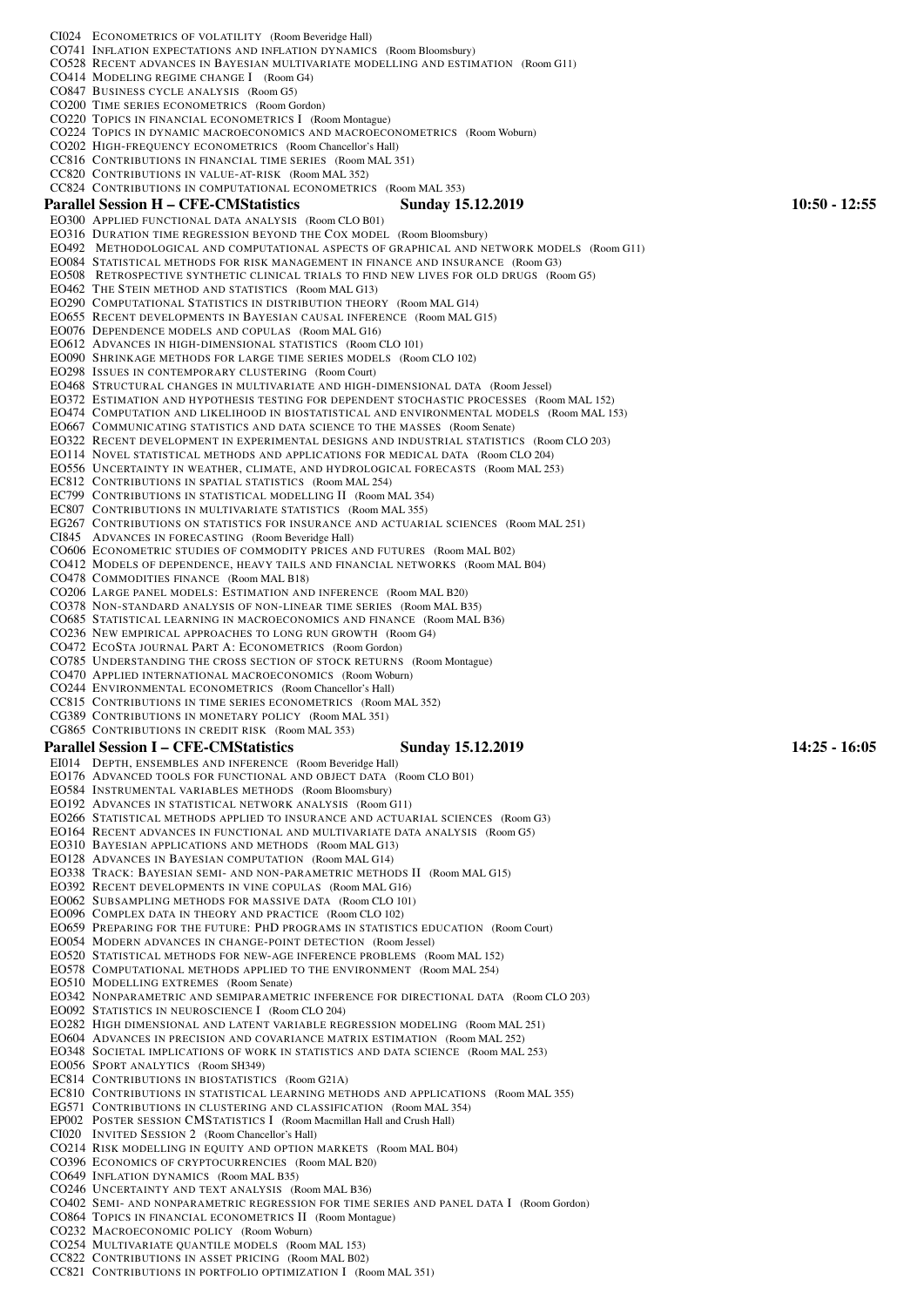CC828 CONTRIBUTIONS IN EMPIRICAL MACROECONOMICS (Room MAL 352)

EO755 TRADITIONAL AND MODERN TIME SERIES MODELS (Room MAL B35) EO703 NEW DIRECTIONS IN STATISTICAL LEARNING (Room MAL B36) EO795 LATENT VARIABLE MODELS FOR COMPLEX DATA (Room MAL G13)

EO228 SEMI AND NON-PARAMETRIC MIXTURE MODELLING (Room Court)

EO502 NEW METHODS FOR COMPLEX DATA ANALYSIS (Room MAL 153)

EO256 MODERN TOPICS IN STATISTICS OF EXTREMES (Room Senate)

EO308 NOVEL APPLICATIONS IN BAYESIAN NONPARAMETRICS (Room MAL G15) EO582 RECENT ADVANCES IN SEQUENTIAL MONTE CARLO (Room MAL G16) EO082 BAYESIAN AND FREQUENTIST APPROACHES WITH BIG DATA (Room CLO 101)

CG203 CONTRIBUTIONS IN HIGH-FREQUENCY ECONOMETRICS (Room MAL 353)

EO542 TOPICS ON DIMENSION REDUCTION AND KERNEL METHODS (Room MAL B04)

CP001 POSTER SESSION CFE (Room Macmillan Hall and Crush Hall)

EO600 METHODS FOR MISSING DATA (Room MAL B18)

EO711 FUNCTIONAL AND SHAPE DATA ANALYSIS (Room CLO B01) EO697 STATISTICAL METHODS FOR RISK MANAGEMENT (Room MAL B02)

## Parallel Session J – CFE-CMStatistics Sunday 15.12.2019 16:35 - 18:15

- EI016 MEASUREMENT ERROR MODELS AND BEYOND (Room Beveridge Hall)
- EO677 CAUSAL INFERENCE USING OBSERVATIONAL LONGITUDINAL DATA (Room MAL B20) EO636 BAYESIAN INFERENCE AND COMPUTATIONAL ADVANCES FOR LARGE DATA (Room MAL G14) EO364 RECENT ADVANCES IN HIGH-DIMENSIONAL STATISTICS AND RANDOM MATRIX THEORY (Room CLO 102) EO506 METHODS AND COMPUTATION FOR MODELING DATA IN SPACE AND TIME (Room MAL 254)
- EO504 RECENT DEVELOPMENTS IN OPTIMAL EXPERIMENTAL DESIGNS (Room CLO 203)

EO614 METHODS FOR UNDERSTANDING NETWORK DATA STRUCTURES (Room MAL 152)

EO134 STATISTICS IN NEUROSCIENCE II (Room CLO 204)

EO839 CHANGE-POINTS/ANOMALY DETECTION (Room Jessel)

- EO753 POLYNOMIALS IN STATISTICS (Room MAL 251)
- EO512 RECENT ADVANCES IN REGRESSION AND CLASSIFICATION FOR HIGH DIMENSIONAL DATA (Room MAL 252)
- EO292 SPATIAL MODELS FOR INFERENCE ON EPIDEMIOLOGICAL AND SOCIAL INDICATORS (Room MAL 253)
- EO618 TOPICS IN TIME SERIES ANALYSIS (Room SH349)
- EG009 CONTRIBUTIONS IN SURVIVAL AND RELIABILITY (Room MAL 354)
- EP863 POSTER SESSION CMSTATISTICS II (Room Macmillan Hall and Crush Hall)
- CI018 STATIONARITY AND CAUSALITY OF TIME SERIES (Room Chancellor's Hall)
- CO693 FINANCIAL ECONOMETRICS: HIGH-FREQUENCY OPTION DATA RESEARCH (Room Bloomsbury)
- CO238 ADVANCES IN EXACT AND APPROXIMATE BAYESIAN COMPUTATION (Room G11)
- CO797 THE THEORY, APPLICATIONS AND COMPUTING OF INDICATOR SATURATION (Room G3)
- CO386 ROBUST MODELS IN THE TIME AND FREQUENCY DOMAINS FOR HIGH DIMENSIONAL DATA (Room G4)
- CO400 ADVANCES IN FINANCIAL MODELLING (Room G5)
- CO208 SEMI- AND NONPARAMETRIC REGRESSION FOR TIME SERIES AND PANEL DATA II (Room Gordon)
- CO222 REGIME SWITCHING, FILTERING, AND PORTFOLIO OPTIMIZATION (Room Montague)
- CO242 MACRO-FINANCE APPLICATIONS (Room Woburn)
- CC823 CONTRIBUTIONS IN FINANCIAL MARKETS (Room MAL 352)
- CG479 CONTRIBUTIONS IN COMMODITIES FINANCE (Room MAL 351)
- CG692 CONTRIBUTIONS IN SENTIMENT ANALYSIS (Room MAL 353)

## Parallel Session M – CFE-CMStatistics Monday 16.12.2019 08:40 - 10:20

- EO136 RECENT DEVELOPMENTS IN FUNCTIONAL DATA ANALYSIS (Room CLO B01)
- EO142 RECENT ADVANCES IN SURVIVAL ANALYSIS (Room Bloomsbury)
- EO138 RECENT DEVELOPMENTS OF STATISTICAL METHODS FOR CAUSAL INFERENCE (Room G11)
- EO632 MODELLING DEPENDENCE THROUGH GRAPHICAL MODELS (Room G21A)
- EO616 MULTIVARIATE EXTREMES AND CAUSALITY (Room G3)
- EO174 ROBUST STATISTICS (Room G4)
- EO705 RECENT ADVANCES IN DIMENSION REDUCTION (Room G5)
- EO717 EFFICIENT AND OPTIMAL DESIGN OF EXPERIMENTS (Room Gordon)
- EO086 LEARNING AND INFERENCE METHODOLOGIES FOR STOCHASTIC PROCESSES (Room MAL G13)
- EO737 BAYESIAN INFERENCE (Room MAL G14)
- EO294 BAYESIAN INFERENCE VIA DISCRETE NONPARAMETRIC PRIORS (Room MAL G16)
- EO430 REDUCTION TECHNIQUES FOR LARGE OR HIGH-DIMENSIONAL DATA (Room CLO 101)
- EO729 SET-VALUED CLASSIFICATION (Room Court)
- EO110 MISCELLANEOUS RESULTS ON DETECTION OF CHANGES (Room Jessel)
- EO709 RESAMPLING AND SIMULATIONS FOR INFERENCE IN COMPLEX SETTINGS (Room MAL 152)
- EO324 NON-REGULAR STATISTICAL MODELING AND COMPUTATIONAL METHODS (Room MAL 153)
- EO284 HIGHLY STRUCTURED STOCHASTIC SYSTEMS (Room MAL 254)
- EO108 WEATHER AND CLIMATE EXTREMES (Room Senate)
- EO524 RECENT DEVELOPMENTS IN THE ANALYSIS OF NEUROIMAGING AND GENETIC DATA (Room MAL 253)
- EO366 STATISTICAL METHODS FOR SPORTS (Room SH349)
- EG836 CONTRIBUTIONS IN RESTRICTED PARAMETERS INFERENCE AND SHRINKAGE (Room MAL 251)
- CO230 SPATIAL INEQUALITIES: MEASUREMENTS AND METHODS (Room MAL B04)
- CO168 FRACTIONAL MOTIONS AND ARTIFICIAL NEURAL NETWORKS FOR TIME SERIES (Room MAL B20)
- CO721 ADVANCES IN FINANCIAL MODELLING AND FORECASTING (Room MAL B35)
- CO216 MACHINE LEARNING IN FINANCE (Room MAL B36)
- CO739 FACTOR MODELS (Room Montague)
- CO388 EMPIRICAL MACRO AND FINANCE (Room Woburn)
- CO759 NONPARAMETRIC/SEMIPARAMETRIC ESTIMATION AND TESTING (Room Chancellor's Hall)
- CC818 CONTRIBUTIONS IN RISK ANALYSIS (Room MAL 352)
- CC826 CONTRIBUTIONS IN FINANCIAL ECONOMETRICS (Room MAL 353)
- CC817 CONTRIBUTIONS IN BAYESIAN ECONOMETRICS (Room MAL 354)
- CG445 CONTRIBUTIONS IN PORTFOLIO OPTIMIZATION II (Room MAL 351)
- CG443 CONTRIBUTIONS IN TIME SERIES I (Room MAL 355)

## Parallel Session N – CFE-CMStatistics Monday 16.12.2019 10:50 - 12:55

- EI010 SENSITIVITY ANALYSIS FOR UNCHECKABLE ASSUMPTIONS (Room Beveridge Hall)
- EO356 RECENT DEVELOPMENTS IN FUNCTIONAL DATA ANALYSIS (Room CLO B01)
- EO486 ADVANCED STATISTICAL MODELLING FOR BIOMEDICAL DATA (Room MAL B02)
- EO695 ROBUST MULTIVARIATE METHODS (Room MAL B04)
- EO184 ADVANCES IN CAUSAL INFERENCE METHODS (Room MAL B20)
- EO488 RECENT ADVANCES ON JOINT MODELS FOR LONGITUDINAL AND SURVIVAL DATA (Room MAL B35)
- EO268 STATISTICAL LEARNING IN PRACTICE (Room MAL B36)
- EO186 TOPICS IN MATHEMATICAL STATISTICS (Room MAL G13)
- EO052 BAYESIAN MODELS FOR COMPLEX DEPENDENCE STRUCTURES (Room MAL G15)
- EO522 STATISTICAL INFERENCE OF COPULA MODELS (Room MAL G16)